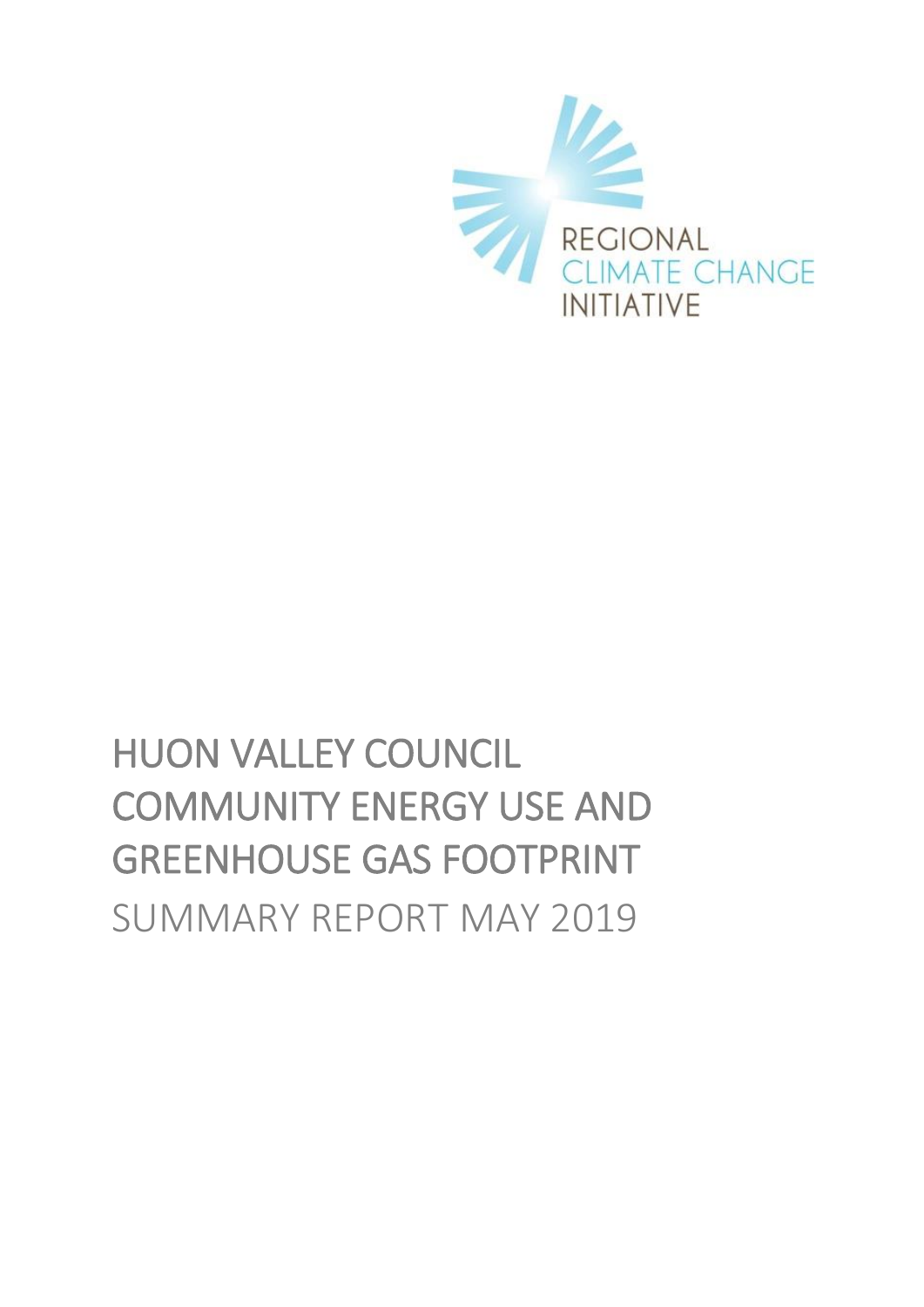

# *PUBLISHING DETAILS*

The Southern Tasmanian Regional and Municipal Energy and Emissions Project 2018, was endorsed in the Regional Climate Change Initiative (RCCI) Action Plan 2017-2019, by the Board of the Southern Tasmanian Councils Authority (STCA) in June 2017.

First published by Southern Tasmanian Councils Authority, Regional Climate Change Initiative April 2019. STCA RCCI PO Box 503 Hobart TAS 7001 stca.tas.gov.au

This work is copyright and may be reproduced in whole or part for study, training and project purposes subject to the inclusion of an acknowledgement of the source, but not for commercial sale or use. Reproduction for purposes other than those listed requires permissions from the Southern Tasmanian Councils Authority.

#### **© Copyright Southern Tasmanian Councils Authority 2019**

CITING THIS REPORT: Johnson, A. 2019 'Huon Valley Council Community Energy Use and Greenhouse Gas Footprint', Southern Tasmanian Councils Authority

### *ACKNOWLEDGEMENTS*

PROJECT MANAGER Katrina Graham, Climate Change Officer, City of Hobart, Coordinator Regional Climate Change Initiative

LEAD ANALYST Alison Johnson, Energy and Greenhouse Climate Consultant

The STCA acknowledges organisations that assisted with the finalisation of the community greenhouse gas and energy profile:

- City of Hobart developed and piloted the initial methodology for community emissions
- TasNetworks provided residential and commercial/industrial sector electricity data
- Australian Government, Clean Energy Regulator for commercial/industrial data to fact check final results

## *DISCLAIMER*

While reasonable efforts have been made to ensure that the contents of the Report are correct, the Southern Tasmanian Councils Authority does not accept responsibility for the accuracy or completeness of its contents and shall not be liable for any loss or damage that may be occasioned directly or indirectly through the report.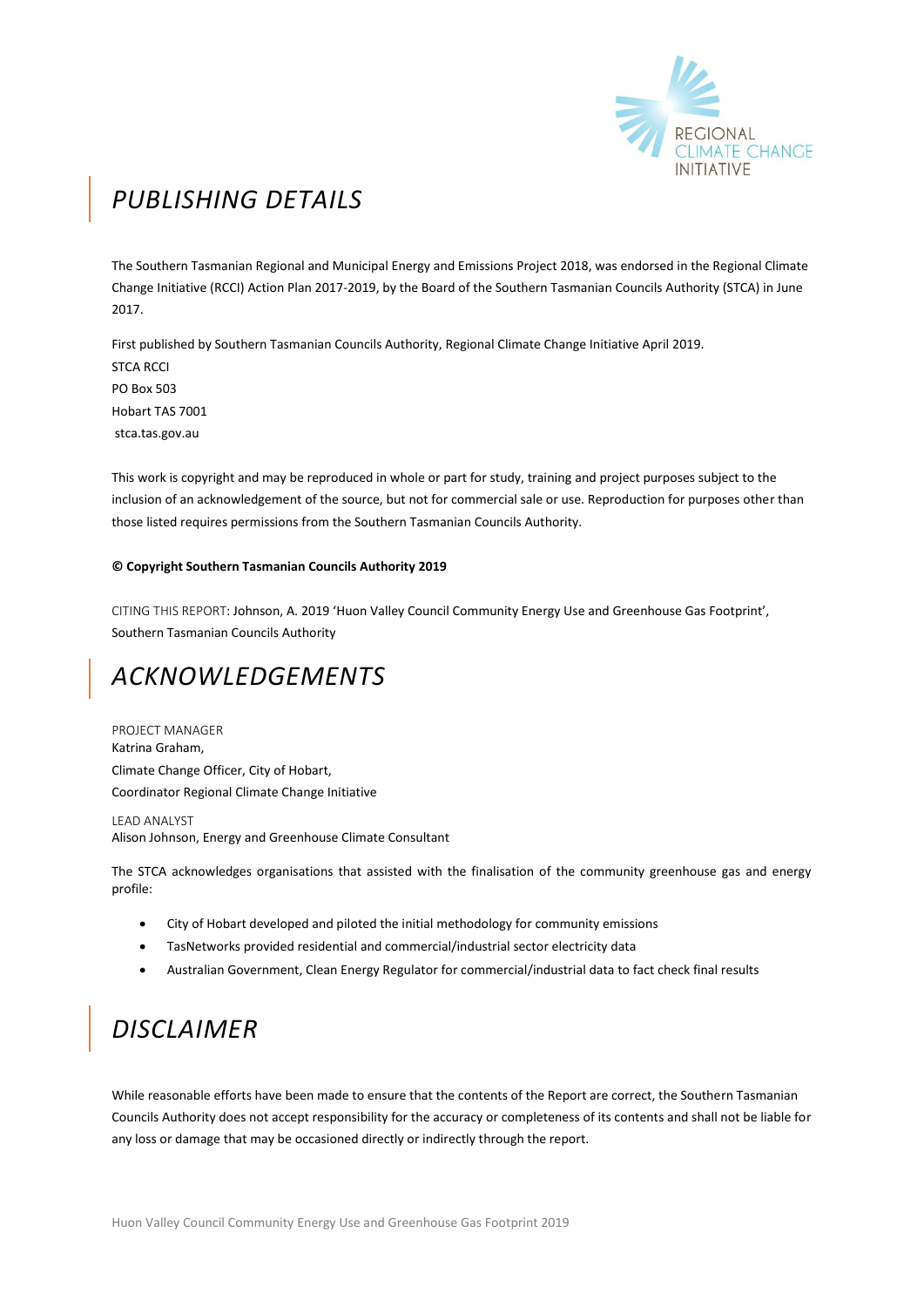

### HUON VALLEY COUNCIL SUMMARY

**Our local energy use patterns are changing – disruptive technologies such as electric vehicles and rooftop solar electricity generation systems impact energy use, alongside many other factors such as government programs and incentives.** A snapshot of Huon Valley community energy use and greenhouse gas emission trends has been provided by the Southern Tasmanian Councils Authority's Regional Climate Change Initiative**.** 

**Huon Valley community energy use has increased by 5% from 2006-07 to 2016-17. Greenhouse gas emissions have increased by 9% from 2006-07 to 2016-17.** Electricity use increases drove up emissions, while transport sector savings, price signals, greater energy efficiency measures and rooftop solar worked to drive down energy use and greenhouse gas emissions.

| <b>Huon Valley Council</b><br>municipality 2016-17                                                                                                                                                                    | 2.6 petajoules (PJ)           | 156,000 tonnes of carbon<br>dioxide (tCO2-e)              |  |
|-----------------------------------------------------------------------------------------------------------------------------------------------------------------------------------------------------------------------|-------------------------------|-----------------------------------------------------------|--|
| Region (across 12 southern<br>Tasmanian municipalities)<br>2016-17                                                                                                                                                    | 43 petajoules (PJ)            | 2,580,000 tonnes of carbon<br>dioxide (tCO2-e)            |  |
| Tasmania                                                                                                                                                                                                              | 109 petajoules (PJ) (2016-17) | 3,980,000 (tonnes of carbon<br>dioxide (tCO2-e) (2015-16) |  |
| Data sources (left to right, top to bottom): Regional Community Energy Use and Greenhouse Gas Footprint,<br>STCA, 2019; Australian Energy Statistics, Australian Government, 2018; Tasmanian Greenhouse Gas Accounts, |                               |                                                           |  |

### **Community energy use and associated greenhouse gas emissions footprints**

**Consumers are increasingly taking local energy generation into their own hands.** Over 2.9 million units (kilowatt hour) of electricity are returned to the grid annually, generated by local Huon Valley residential and commercial premises, and each year this figure grows.

**Harnessing the power of the sun is popular.** Over 1,200 rooftops have solar photovoltaic (PV) and 400 rooftops have solar hot water systems in the Huon Valley municipal area.

Tasmanian Climate Change Office 2018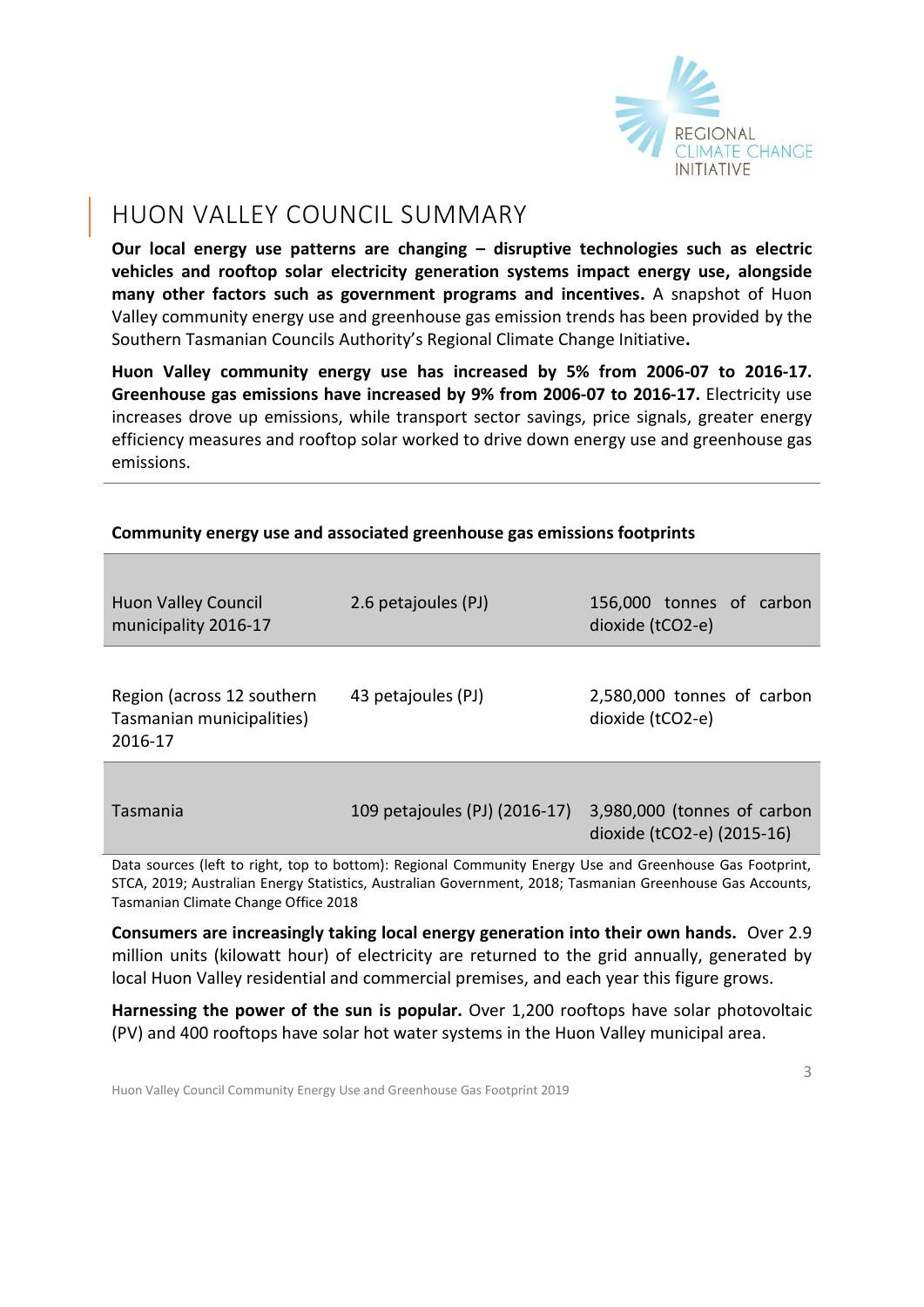

**Postcode 7109 lead the way in solar PV systems.** Crabtree, Cradoc, Glaziers Bay, Glen Huon, Glendevie, Grove, Hastings, Huonville, Ida Bay, Judbury, Lonnavale, Lower Longley, Lucaston, Lune River, Lymington (suburbs with postcode 7109) have the highest number of residential (550) and commercial (24) solar PV systems in the Huon Valley municipal area.

**Commercial sector solar PV systems have doubled** from 34 systems in 2013-14 to over 51 systems in 2016-17.

**Energy based technology shifts are occurring locally**. Petrol vehicles are being replaced with diesel vehicles and five electric vehicles are registered in the area<sup>1</sup>. A reduction in vehicle fuel use of 21% from 2006-07 to 2016-17 has seen the dominant trend of increasing yearly fuel use turn around.

**Transport is a key focus area, encouraging low emission travel.** The transport sector is responsible for at least a third of community emissions. Locally predominantly older vehicles are in use, which are generally more emissions intensive.

**Annual electricity use has increased by 48% over the last decade**. In the Huon Valley municipal area businesses are using more electricity in 2016-17 than a decade ago.

**Recent electricity use has been relatively flat compared to the earlier half of the decade, suggesting consumers have improved the energy efficiency of buildings or are responding to other factors that drive electricity use to find savings.** Consumer behaviour in commercial premises and the home are considered influenced by increasing awareness of energy costs and actions as well as factors such as: local weather; price signals; and the use of energy efficient appliances and materials through government programs; in addition to the influence of population growth. Energy efficiency measures, such as insulation, buffer the impact of extreme temperature events reducing the demand for heating and cooling and decreasing electricity use.

### *INTRODUCTION*

-

As discussions on how to reach zero emissions increase understanding our local community energy and emissions footprint becomes more important. Looking at where and why energy is used, and the resulting greenhouse gas emissions, is the first step to identify opportunities for savings and initiatives that benefit local communities.

 $1$  Motor vehicle registration is self-reported through the ABS and may include hybrid as well as full electric vehicles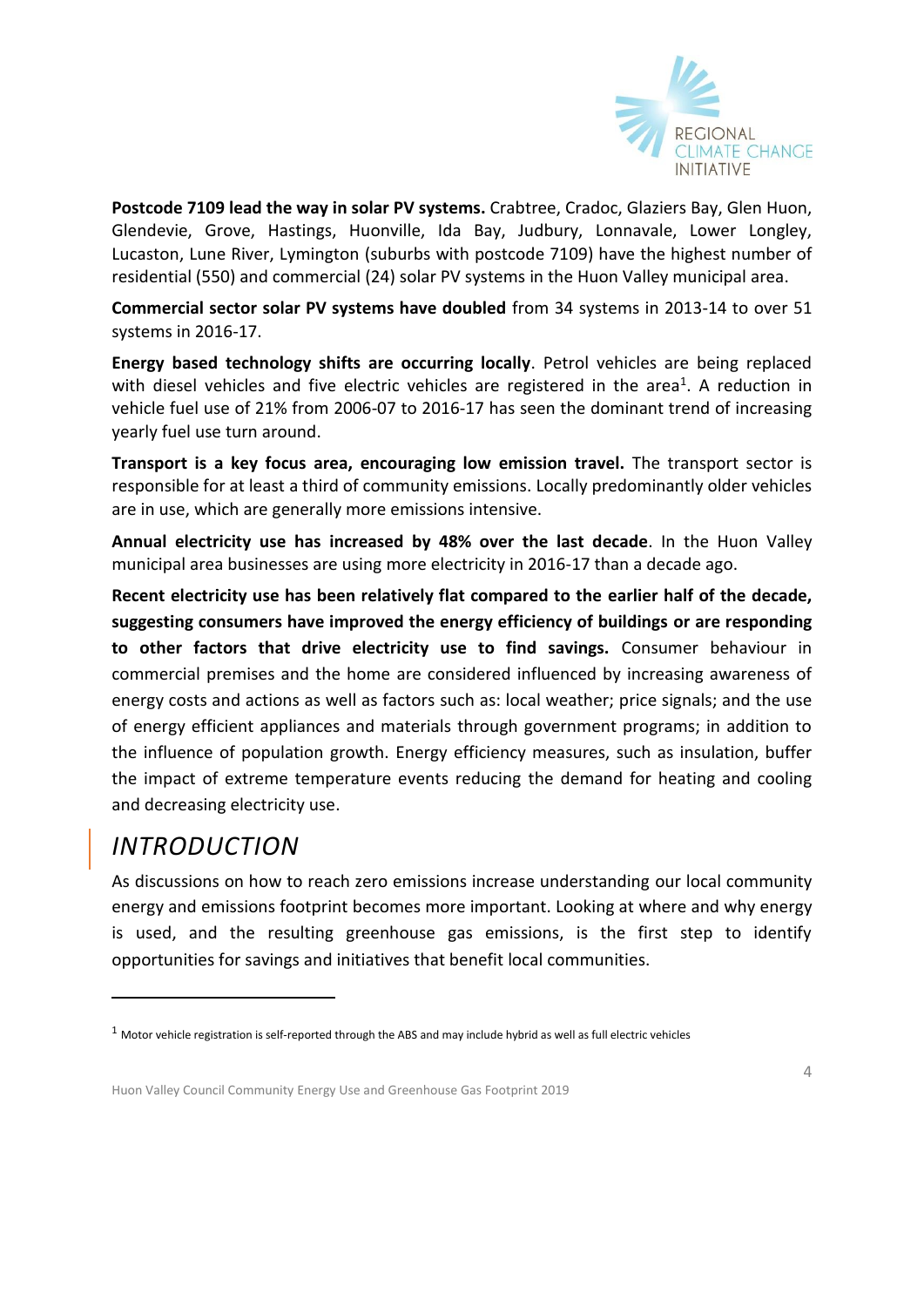

Local governments have a key role providing up to date and reliable climate change information. The Southern Tasmanian Regional and Municipal Energy and Emissions Project (the Project) 2018 aims to provide insights into emissions intensive sectors of the community and changing technology trends in the local area. It informs the development of individual municipalities' community profiles. The Project was commissioned by the Southern Tasmanian Councils Authority's Regional Climate Change Initiative member councils:

- City of [Hobart](http://www.hobartcity.com.au/)
- **•** [Brighton Council](http://www.brighton.tas.gov.au/)
- [Central Highlands Council](http://www.centralhighlands.tas.gov.au/site/page.cfm)
- [Clarence City Council](http://www.ccc.tas.gov.au/)
- [Derwent Valley Council](http://www.derwentvalley.tas.gov.au/)
- [Glamorgan Spring Bay Council](http://www.gsbc.tas.gov.au/site/page.cfm)
- [Glenorchy City Council](http://www.gcc.tas.gov.au/)
- [Huon Valley Council](http://www.huonvalley.tas.gov.au/)
- [Kingborough Council](http://www.kingborough.tas.gov.au/)
- [Sorell Council](http://www.sorell.tas.gov.au/)
- [Southern Midlands Council](http://www.southernmidlands.tas.gov.au/site/page.cfm)
- [Tasman Council](http://www.tasman.tas.gov.au/site/page.cfm)

-

Currently there is no common standard amongst Australian local governments for corporate and community energy and greenhouse gas reporting. The Australian Local Government Association has identified appropriate data and methods as the most common barrier to setting community emissions targets<sup>2</sup>. This project provides a common and transparent methodology with local and national data inputs to construct accurate community energy and greenhouse gas profiles. It builds on the previous local government voluntary reporting scheme Cities for Climate Protection which ran from 2000 – 2010 and is consistent with National and State Government reporting standards and international reporting programs

<sup>2</sup> Australian Local Government Climate Review – 2018 Report p. 3.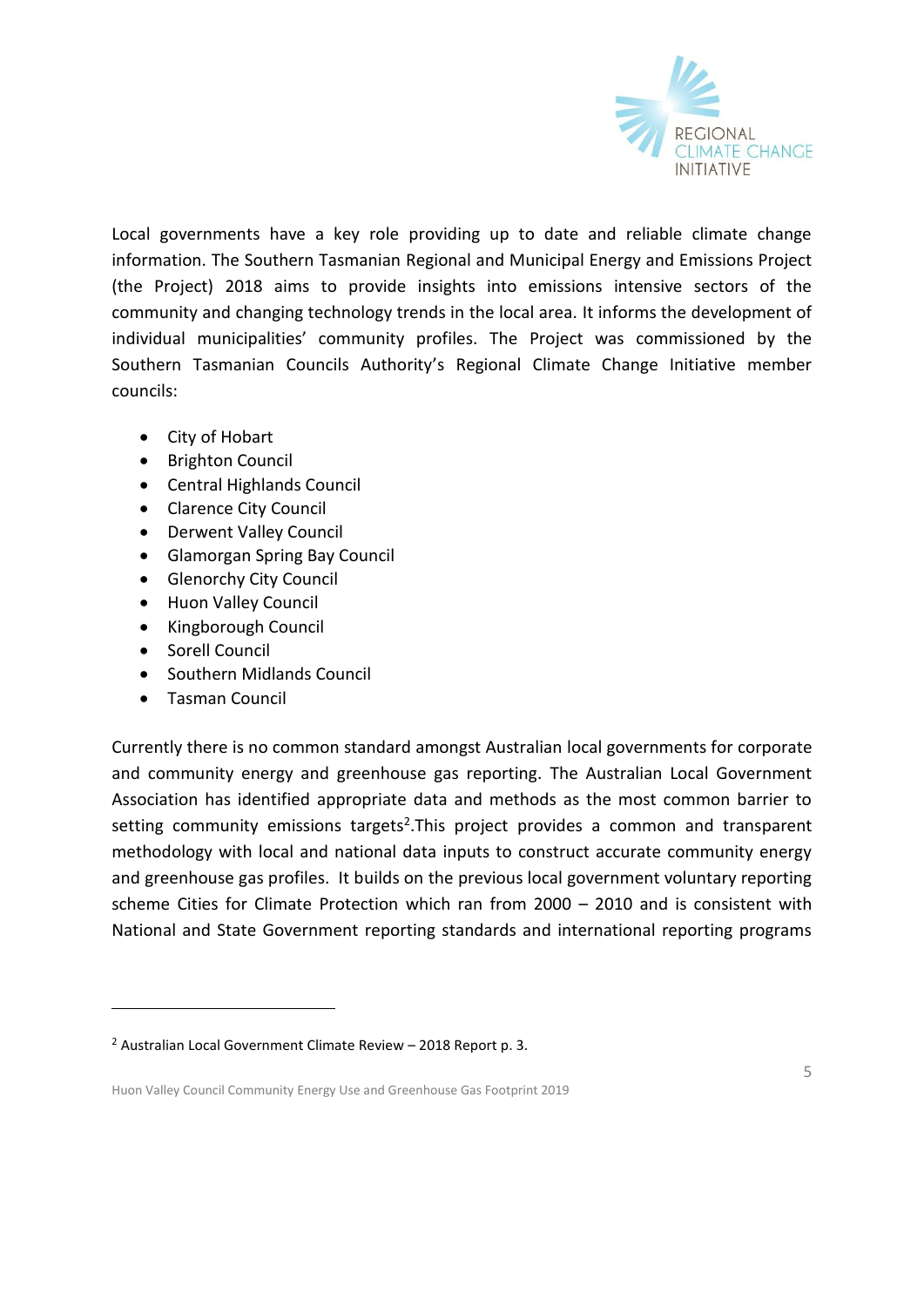

such as the Carbon Development Program, the Compact of Mayors<sup>3</sup> and the Global Protocol for Community Scale Greenhouse Gas Emissions.

The methodology uses public and government information that is reliable, credible and updated regularly, and involved the following:

- 1. Accessing **[Australian Energy Statistics](https://industry.gov.au/Office-of-the-Chief-Economist/Publications/Pages/Australian-energy-statistics.aspx)** to establish a baseline energy snapshot, which was then tailored to a local level.
- 2. Accurate metered data provided by energy service providers was used, where available.
- 3. Australian Government [National Greenhouse Accounts Factors](http://www.environment.gov.au/climate-change/climate-science-data/greenhouse-gas-measurement/publications/national-greenhouse-accounts-factors-july-2017) were then applied to each energy use type to determine total greenhouse gas emissions.
- 4. Additional records such as the Australian Bureau of Statistics, and Australian PV Institute (APVI) provided more detailed insights into local technology trends.

The scope of community data is limited to:

- a base year, 2006-07, when detailed electricity data is available, the transfer of water and sewerage assets to a regional body occurred and Tasmania joined the National Electricity Market<sup>4</sup>.
- current data as of 2016-17, as up to date as the latest Australian Government, Australian Energy Statistics.
- energy based emissions only, excluding methane from agriculture/wastewater and carbon emissions from land clearing currently  $-$  as the greenhouse accounting for

<sup>&</sup>lt;sup>3</sup> led by C40, ICLEI and United Cities and Local Governments, in close collaboration with the UN Secretary General's Special Envoy for Cities and Climate Change, UN Habitat, and the UN Secretary General's office

<sup>4</sup> Data estimates for electricity and all energy uses are available from 2004-05 to align with the international reporting period stated in the Paris Agreement if preferred.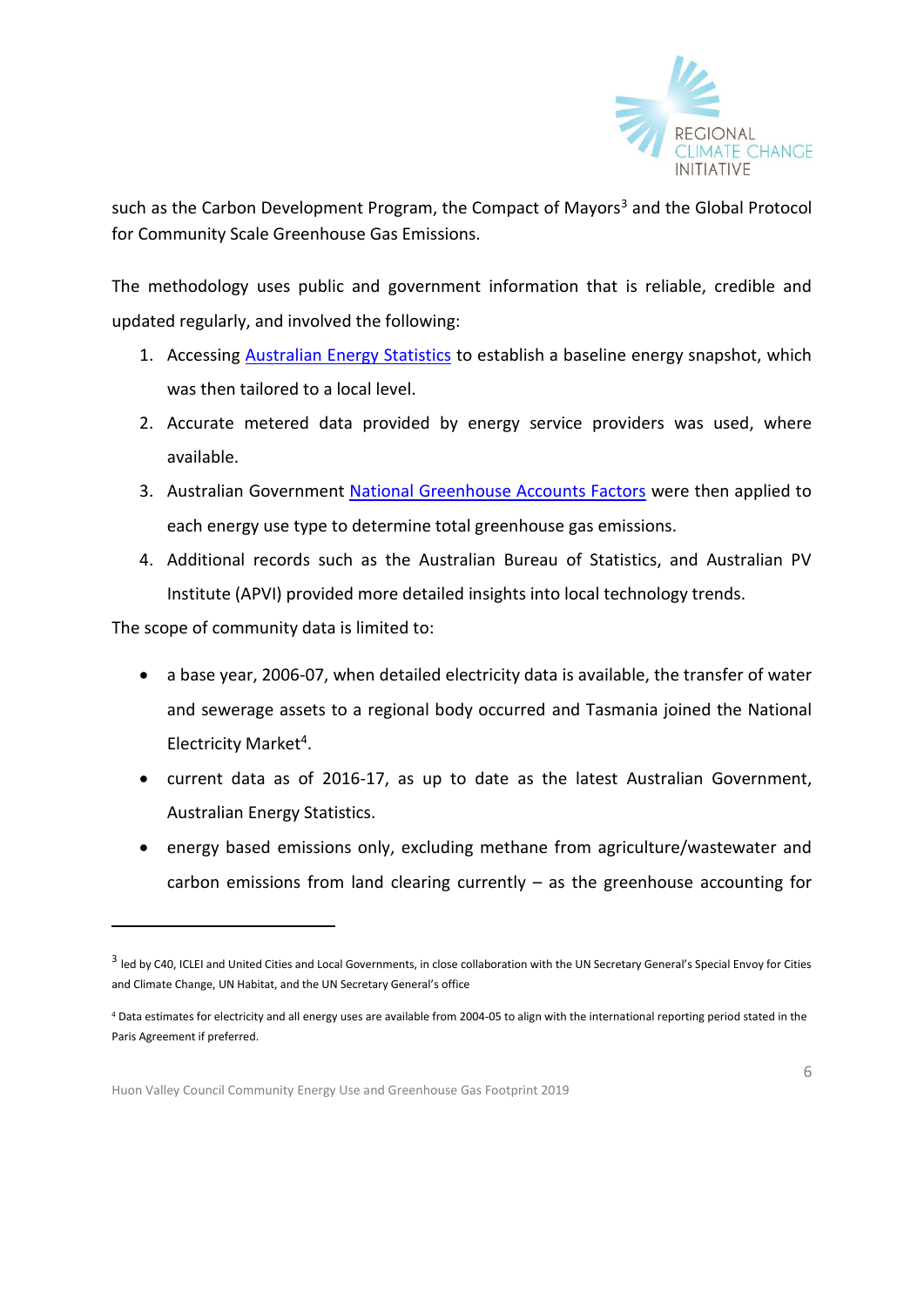

forest and agricultural emissions is not available in a format for local government reporting. This can be added retrospectively.

 highlights data from the residential, commercial, transport sectors at a municipal level and industrial, agriculture and forestry sectors at a regional level.

# *HUON VALLEY COUNCIL*

**Community energy use has increased by 5% from 2006-07 to 2016-17,** from 2.5 million to 2.6 million gigajoules (GJ) in the Huon Valley municipal area. A typical southern Tasmania household uses 25 GJ (7,000 kWh) per annum.



*Figure 1: Huon Valley's Municipal Area Community Energy Use.* 

Source: Southern Tasmanian Councils Authority, 2018. Data sources: Australian Energy Statistics, 2018, TasNetworks, 2018. NB: All energy use is presented in gigajoules (GJ) as an industry standard and a format that is easy to convert with other energy values. The TasNetworks data is sourced from legacy business systems and includes a variation between 2006/07 and 2007/08 for reasons unknown. The increase in 2012-13 is due to an increase in electricity use data provided by TasNetworks, due to additional Pay As You Go data being measured and added in that single year (with some historic data included).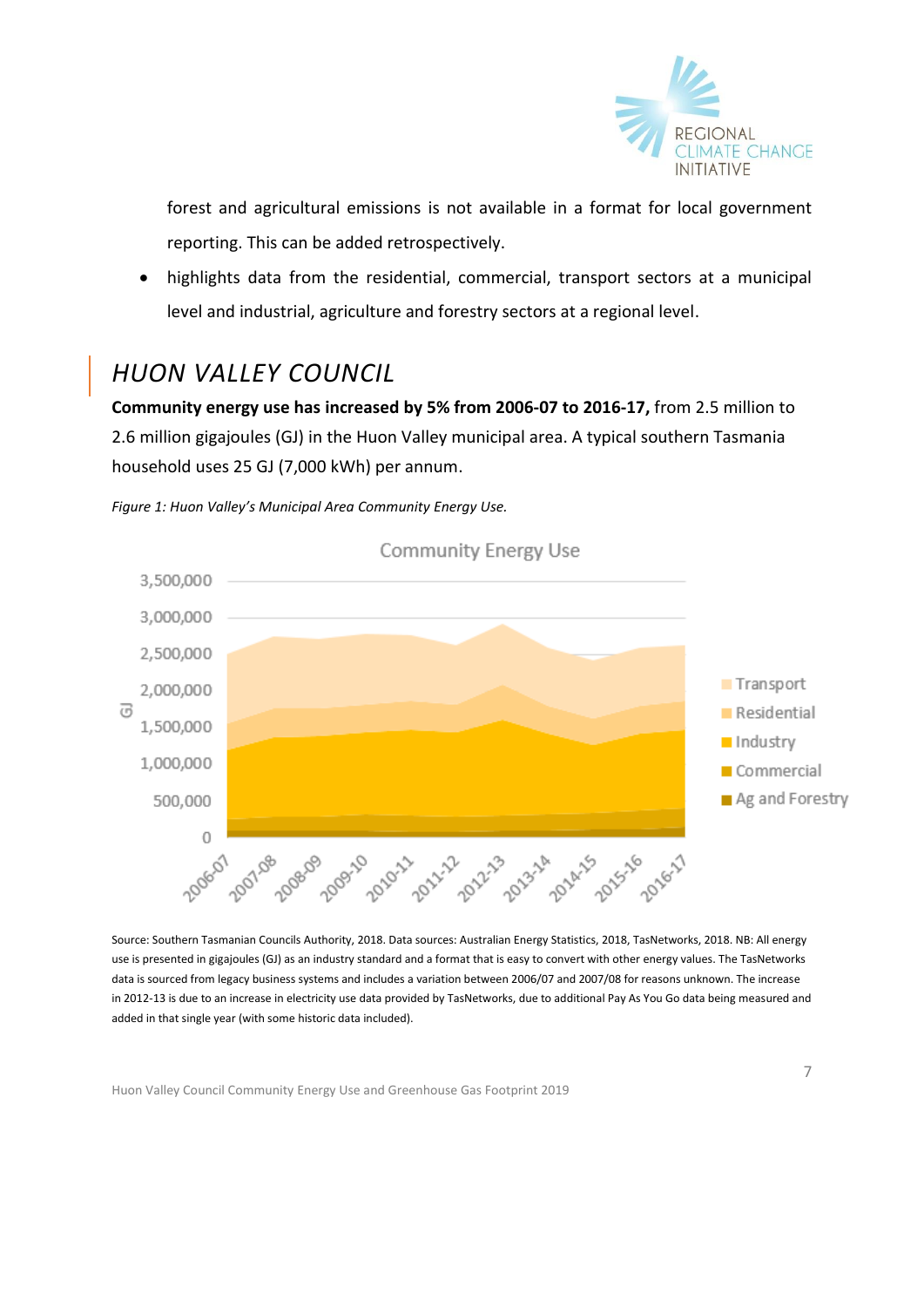

Energy reductions have been most significant in the transport sector (-177,979GJ). Statewide trends have contributed to decreasing transport sector energy use such as price signals, greater energy efficiency measures in newer vehicles and consumer technology preferences.

Huon Valley industry (includes manufacturing, mining and construction) energy use has increased by the largest amount (118,451GJ), followed by the residential (24,190GJ), commercial (108,255GJ) and agriculture and forestry (47,647GJ) sectors.

| Energy use (GJ)          | 2006-07   | 2016-17   | Growth<br>% | <b>Total difference</b><br>between 2006- |
|--------------------------|-----------|-----------|-------------|------------------------------------------|
|                          |           |           |             | 07 and 2016-17                           |
| <b>Residential</b>       | 363,143   | 387,333   | 6           | 24,190                                   |
| Commercial               | 150,526   | 258,781   | 53          | 108,255                                  |
| <b>Transport</b>         | 949,708   | 771,729   | $-21$       | $-177,979$                               |
| <b>Subtotal</b>          | 1,463,376 | 1,417,843 | -3          | $-45,534$                                |
| Industry                 | 954,949   | 1,073,400 | 12          | 118,451                                  |
| Agriculture and Forestry | 98,535    | 146,182   | 39          | 47,647                                   |
| <b>Grand Total</b>       | 2,516,860 | 2,637,425 | 5           | 120,564                                  |

*Table 1: Huon Valley's Municipal Area Community Energy Use Gigajoules (GJ)*

Data sources: Australian Energy Statistics, 2018, TasNetworks, 2018. NB: All energy use is presented in gigajoules (GJ) as an industry standard and a format that is easy to convert with other energy values. The Midpoint method for determining growth rates is used. The transport, industrial and agriculture and forestry sectors all use State-wide data, with results indicating general trends, while the residential and commercial sectors are mainly derived from metered data.

Huon Valley's industrial and transport sectors use roughly a third each of total community energy use and the greatest share of community greenhouse gas emissions.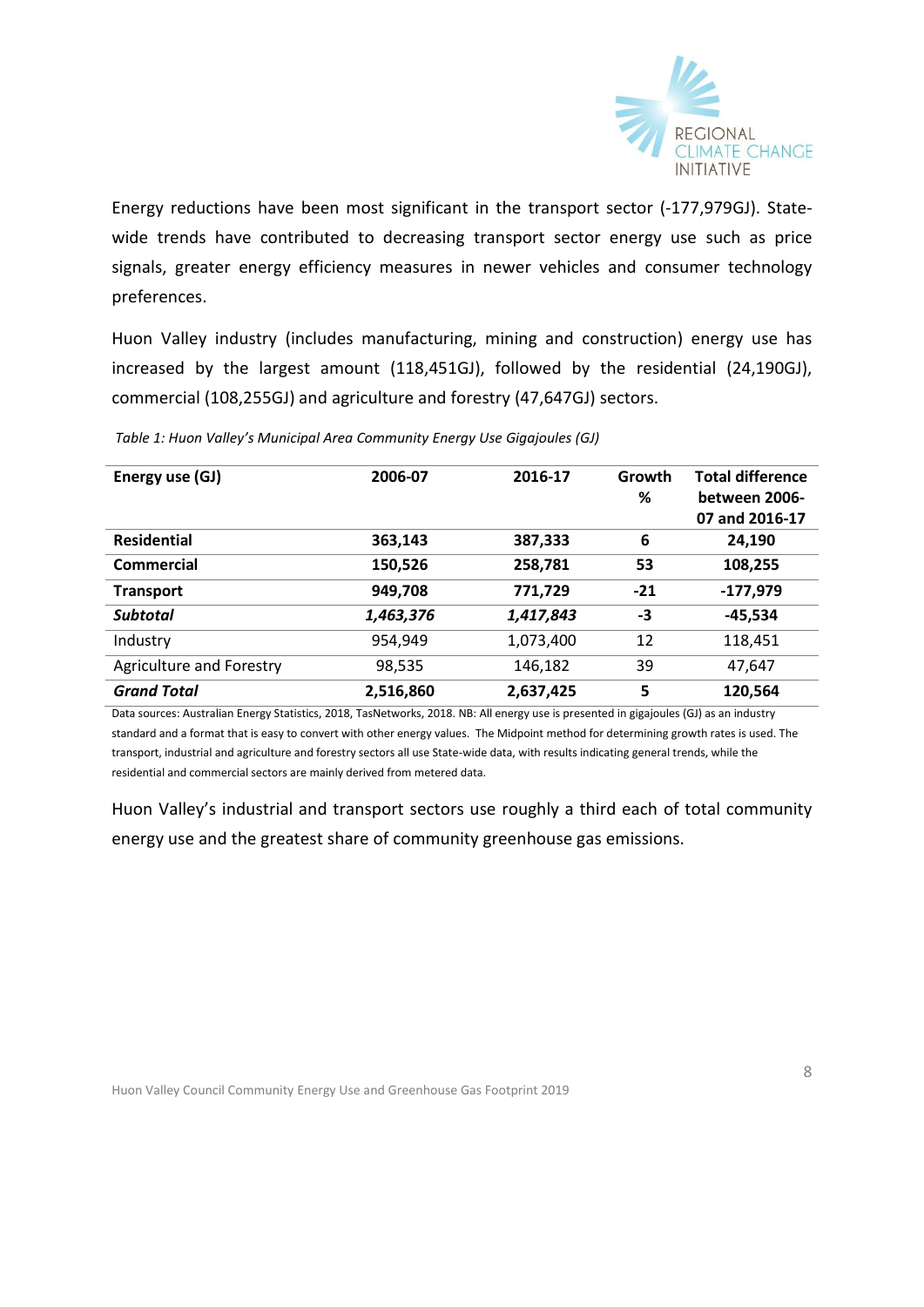



#### *Figure 2: Huon Valley's Community Energy Use and Greenhouse Gas Emissions by Sector*

Source: Southern Tasmanian Councils Authority, 2018. Data sources: Australian Energy Statistics, 2018, TasNetworks, 2018, National Greenhouse Accounts Factors, 2016. NB: "Ag" is an abbreviation for Agriculture.

**Greenhouse gas emissions have increased by 9% from 142,832 tCO₂-e in 2006-07 to 156,841tCO₂-e (the equivalent of 33,000 vehicles driven for one year) in 2016-17**. Increasing energy use in the residential, commercial and agriculture and forestry sectors has contributed to higher emissions, working against reductions achieved in the transport sector.

Industrial sector emissions have increased by 11,514tCO<sub>2</sub>-e(2006-07 to 2016-17) mainly due to an increase in the use of emissions intensive fuels in the manufacturing sector such as coke, black coal, petroluem, diesel and natural gas. These fuel use trends are mainly based on per capita Statewide results.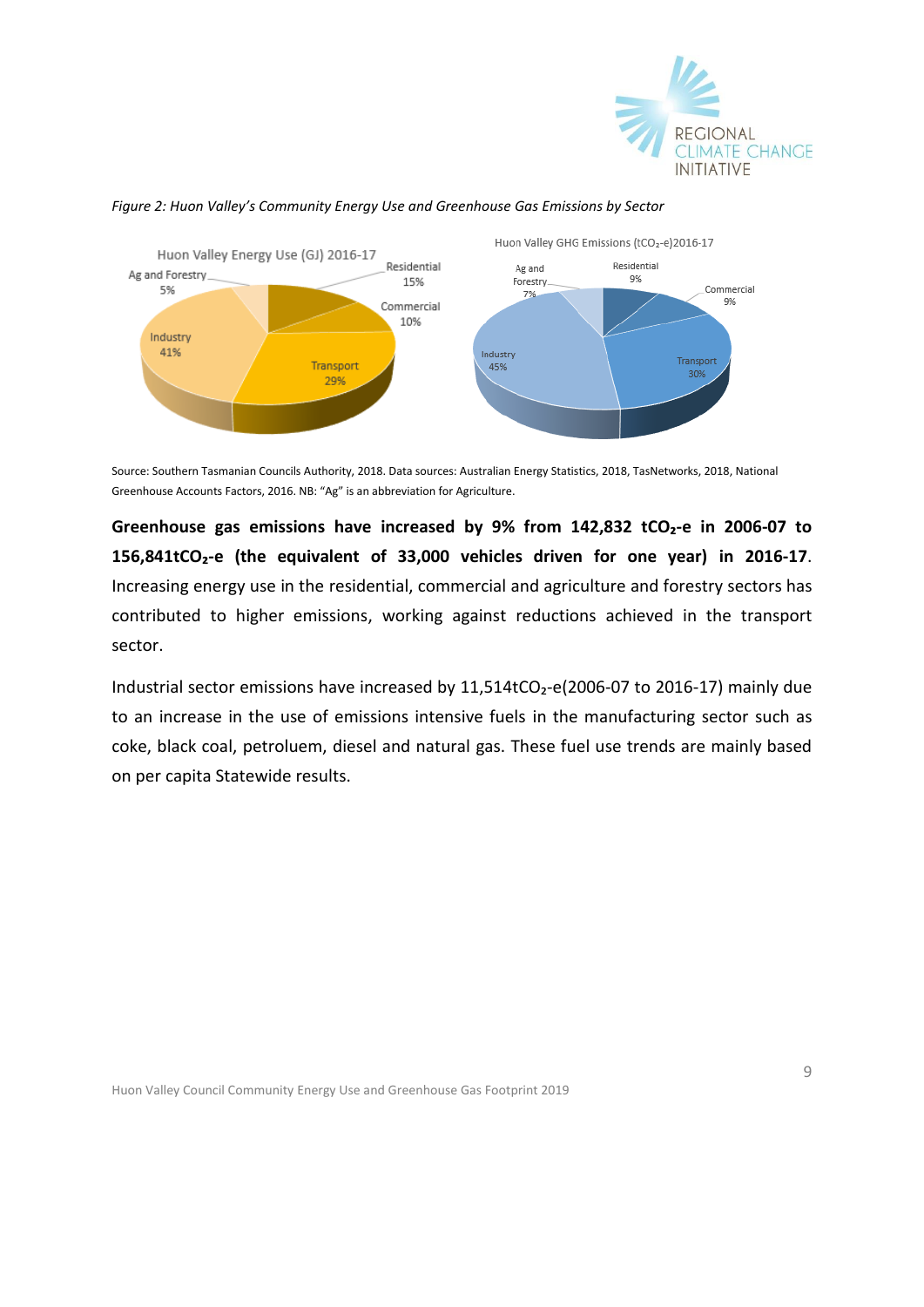



### *Figure 3: Huon Valley's Community Greenhouse Gas Emissions*

Source: Southern Tasmanian Councils Authority, 2018. Data sources: Australian Energy Statistics, 2018, TasNetworks, 2018, National Greenhouse Accounts Factors, 2016. NB: All greenhouse gas emissions are presented in tonnes of carbon dioxide equivalent (tCO₂e) as an industry standard and a format that is easy to convert other values.The TasNetworks data is sourced from legacy business systems and includes a variation between 2006/07 and 2007/08 for reasons unknown. The increase in 2012-13 is due to an increase in electricity use data provided by TasNetworks, due to additional Pay As You Go data being measured and added in that single year (with some historic data included).

| <b>GHG emissions</b><br>tonnes of CO2<br>equivalent<br>$(tCO2-e)$ | 2006-07 | 2014-15 | Growth % | <b>Total difference</b><br>between 2006-07 to<br>2014-15 |
|-------------------------------------------------------------------|---------|---------|----------|----------------------------------------------------------|
| <b>Residential</b>                                                | 9,382   | 13,355  | 35       | 3,973                                                    |
| <b>Commercial</b>                                                 | 8,691   | 14,524  | 50       | 5,833                                                    |
| <b>Transport</b>                                                  | 58,407  | 47,461  | $-21$    | $-10,946$                                                |
| <b>Subtotal</b>                                                   | 76,480  | 75,340  | $-2$     | $-1,140$                                                 |
| Industry                                                          | 59,451  | 70,965  | 18       | 11,514                                                   |
|                                                                   |         |         |          |                                                          |

*Table 2: Huon Valley's Municipal Area Community Greenhouse Gas (GHG) Emissions*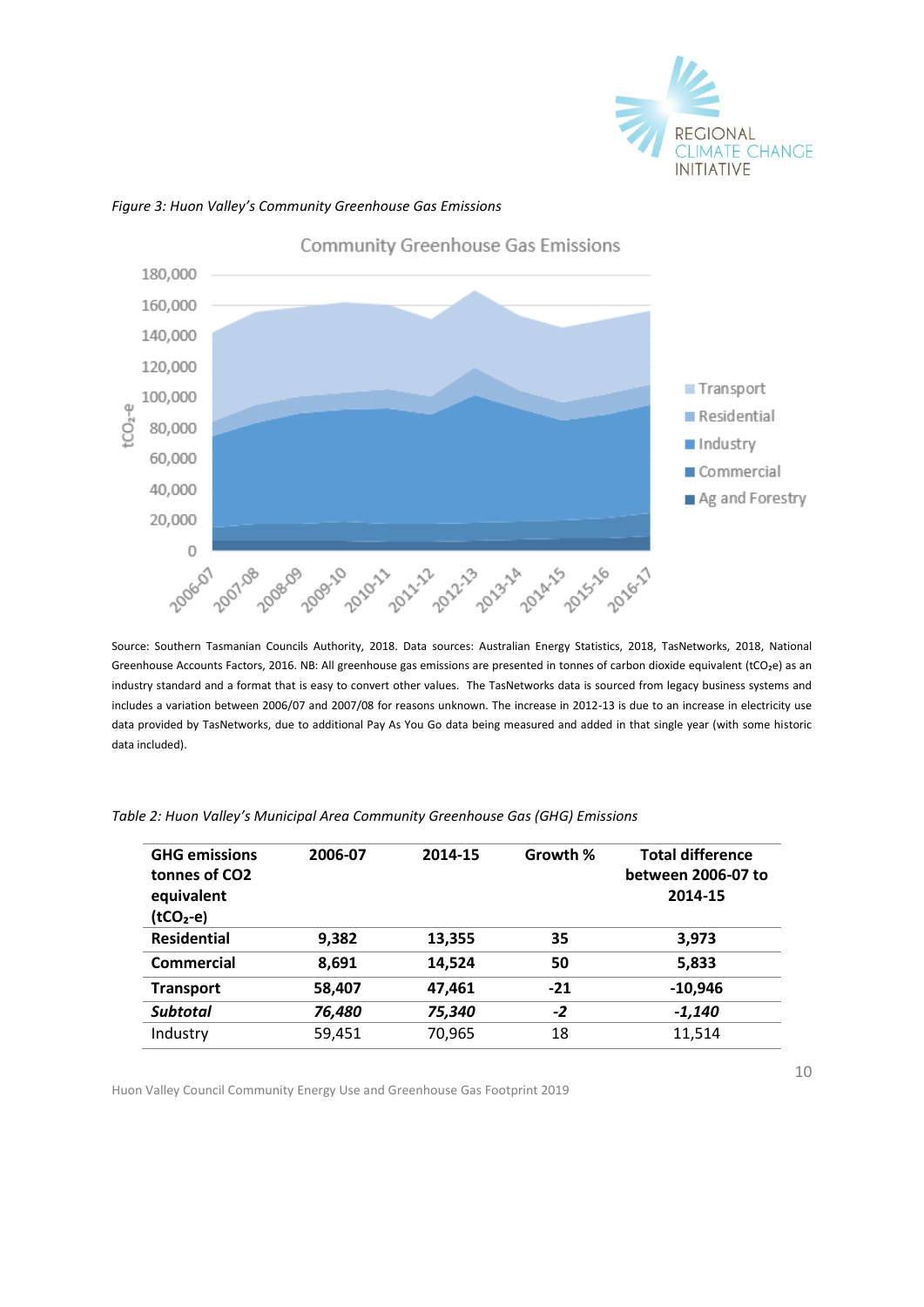

| Ag and Forestry    | 6,901   | 10,175  | 38 | 3.275  |
|--------------------|---------|---------|----|--------|
| <b>Grand Total</b> | 142,832 | 156,481 |    | 13,648 |

Data sources: Australian Energy Statistics, 2018, TasNetworks, 2018 and National Greenhouse Accounts, 2016. NB: Greenhouse gas emissions presented in tonnes of carbon dioxide equivalent as an industry standard. The Midpoint method for determining growth rates is used. The transport, industrial and agriculture and forestry sectors all use State-wide data, with results indicating general trends, while the residential and commercial sectors are mainly derived from metered data.

**Annual electricity use has increased by 48%<sup>5</sup> over the last decade** from 71 to 117 million units or kilowatt hour (kWh) in 2016-17. Electricity use trends have a large impact on overall community energy use, particularly in the residential and commercial sectors where electricity use is responsible for more than half of all energy used.





Data sources: TasNetworks, 2018. The TasNetworks data is sourced from legacy business systems and includes a variation between 2006/07 and 2007/08 for reasons unknown. The increase in 2012-13 is due to an increase in electricity use data provided by TasNetworks, due to additional Pay As You Go data being measured and added in that single year (with some historic data included).

<sup>5</sup> Midpoint growth method has been used to estimate growth for consistency

-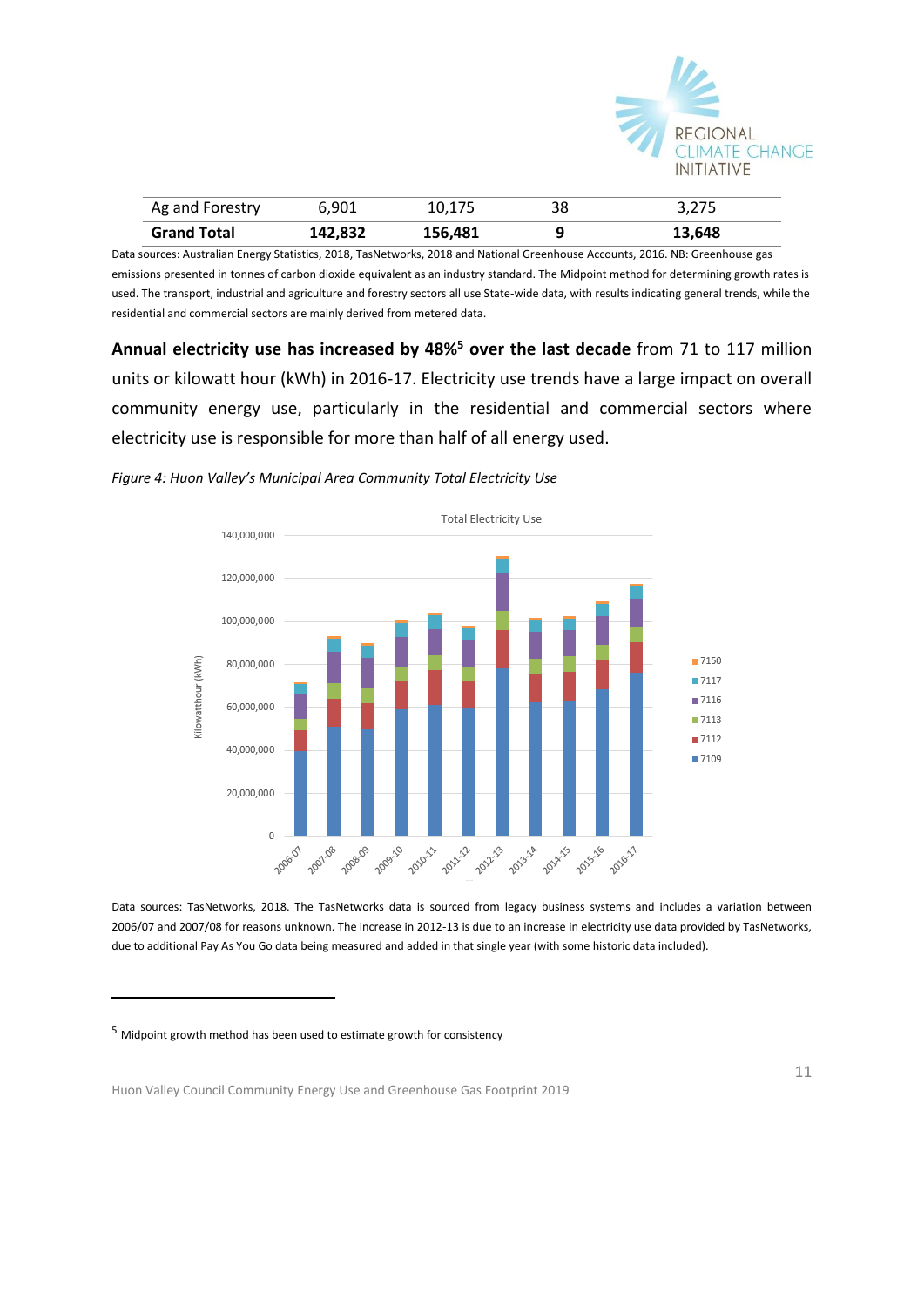

Liquid Petroluem Gas

7%

The postcodes with a larger population have consumed more electricity and have a higher total energy consumption.

Wood use has decreased by 32% from 2004-05 to 2016-17 and constitutes over a third of all residential energy use.

Residential Energy Use 2016-17 Automotive Diesel Oil 0% Wood, woodwaste 37% Electricity 53%

*Figure 5: Huon Valley's Municipal Area Residential Energy Use*

Town gas 0%

Onsite renewable

energy

2%

Natural gas

1%

More consumers are generating and using their own solar rooftop power, decreasing electricity use from the electricity grid. Over 400 rooftops use solar energy to heat hot water<sup>6</sup> in the local area. In the Huon Valley municipal area, there are over 1,205 solar photovoltaic (PV) systems<sup>7</sup>, which means one-in-every-eight premises have access to solar<sup>8</sup>.

Source: Southern Tasmanian Councils Authority, 2018. Data sources: Australian Energy Statistics, 2018, TasNetworks, 2018

<sup>6</sup> Based on CER small scale technology data, accessed May 2018. There are shared postcodes with neighbouring councils so a conservative estimate has been used.

<sup>7</sup> Based on TasNetworks meters that generate back to the electricity grid, 2018 data.

<sup>8</sup> Total buildings based on number of meters (commercial and residential) in 2016-17, 9,426 NMIs divided by 1,205 renewable electricity generation NMIs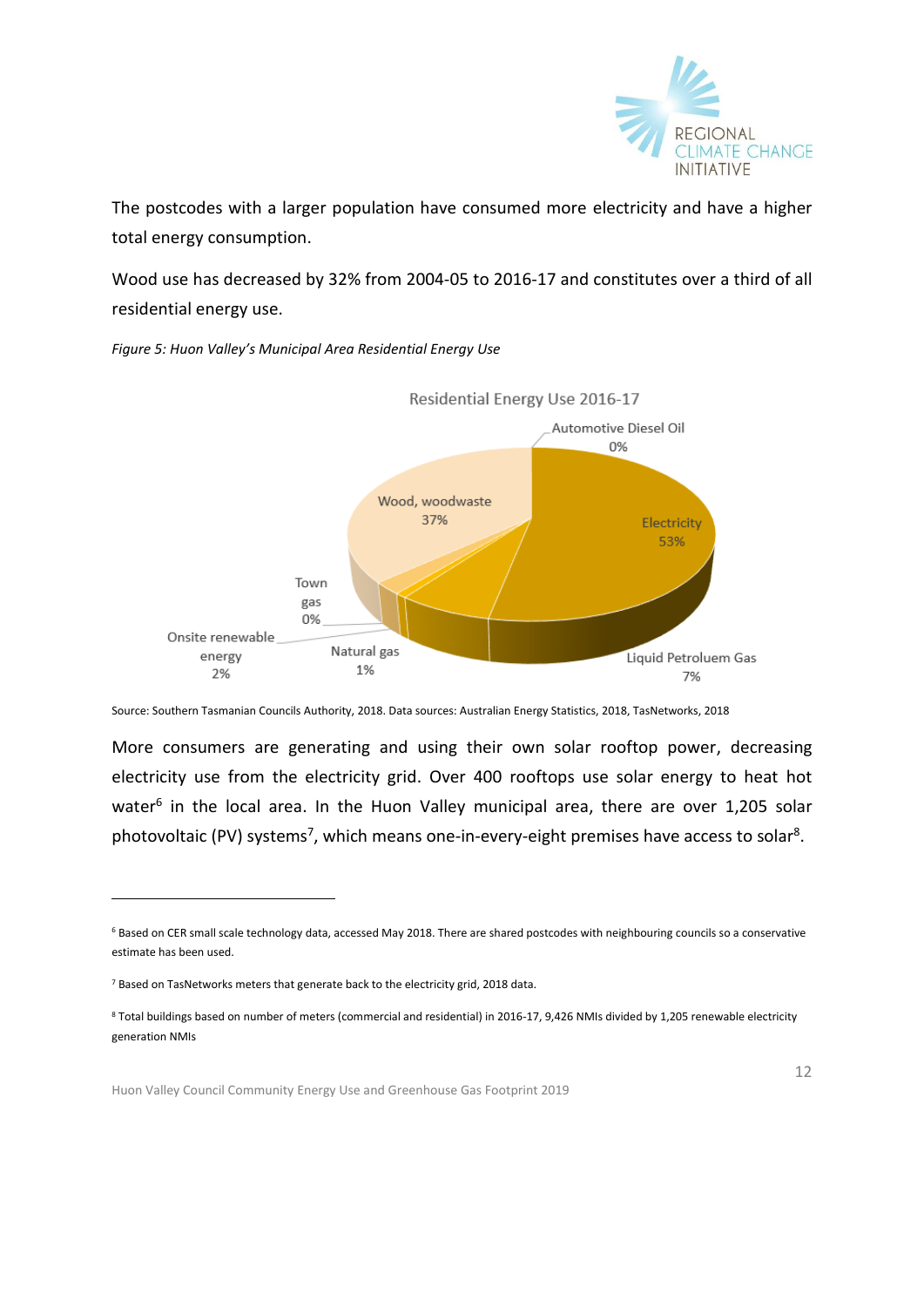

A key change in the commercial sector is the popularity of solar PV systems, which have almost doubled from 34 systems in 2013-14 to 51 systems in 2016-17.



*Figure 6: Huon Valley's Municipal Area Renewable Electricity Generation Exported Electricity* 

Source: TasNetworks, 2018. NB: Electricity use is represented as kilowatt hour (kWh). One kWh is equal to one unit on electricity bills. This includes both commercial and industrial facilities to protect the identification of facilities at a local level.

Solar PV systems are the dominant renewable energy technology in the region, however, there are several small scale wind systems; a 2.2kW, 1.5kW and 10KW system are registered in the area. Residential and commercial solar PV installations **export over 2.9 million units (kWh) of emission free electricity back to grid each year from the Huon Valley municipal area**<sup>9</sup> .

Postcode 7109 (Crabtree, Cradoc, Glaziers Bay, Glen Huon, Glendevie, Grove, Hastings, Huonville, Ida Bay, Judbury, Lonnavale, Lower Longley, Lucaston, Lune River, Lymington) have the highest number of residential solar PV systems (550) and the highest commercial solar PV systems (24) compared to other postcodes in the Huon Valley municipal area.

-

<sup>9</sup> As of end of 2016-17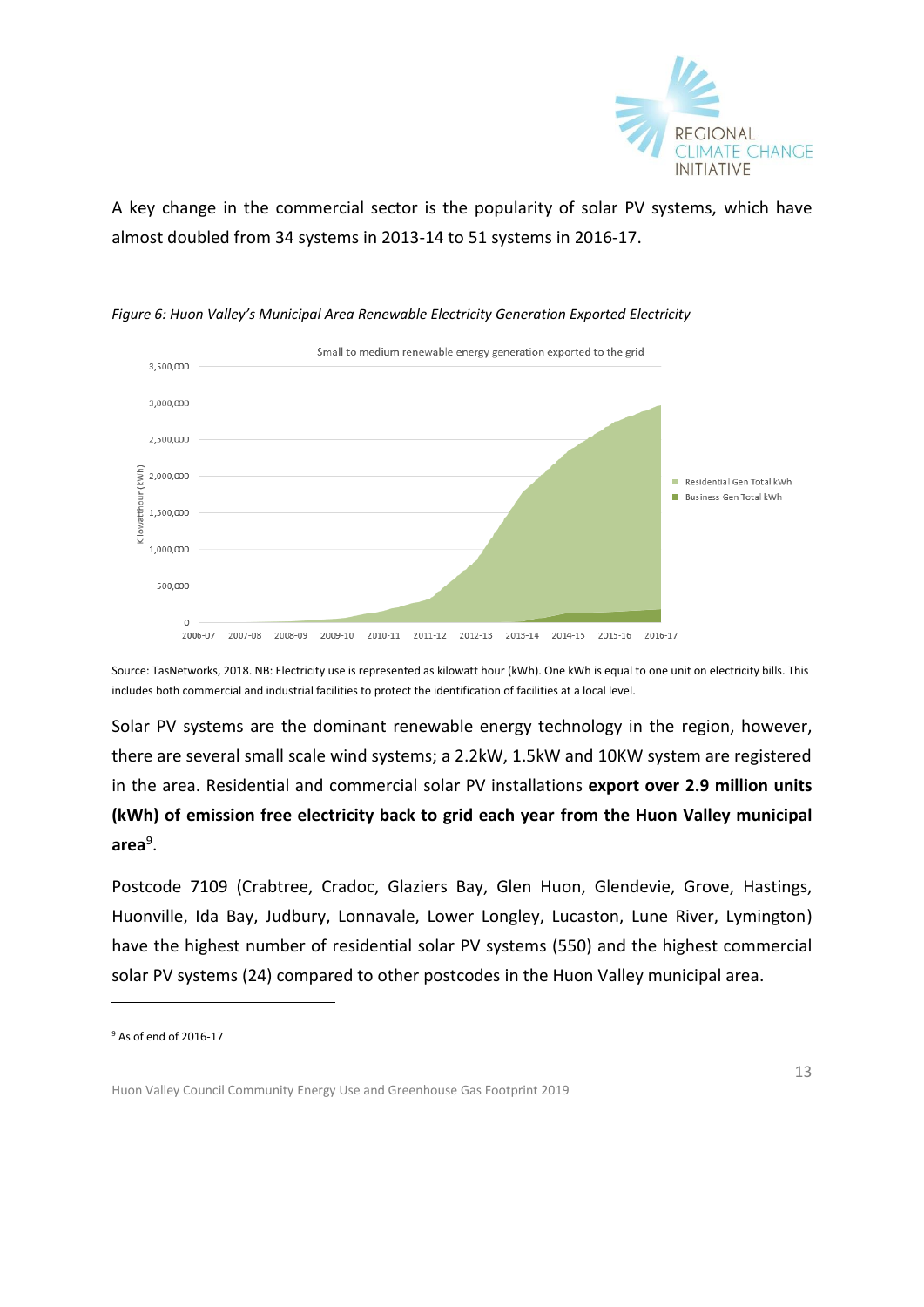

| <b>Postcodes</b>   | <b>Business meters</b><br>(NMIs) that<br>generate<br>electricity | <b>Residential meters</b><br>(NMIs) that generate<br>electricity | <b>Total number of</b><br>meter connections<br>generating<br>electricity (NMIs) |
|--------------------|------------------------------------------------------------------|------------------------------------------------------------------|---------------------------------------------------------------------------------|
| 7109               | 24                                                               | 550                                                              | 574                                                                             |
| 7112               | 12                                                               | 268                                                              | 280                                                                             |
| 7113               | 4                                                                | 83                                                               | 87                                                                              |
| 7116               | 5                                                                | 158                                                              | 163                                                                             |
| 7117 & 7150        | 6                                                                | 95                                                               | 101                                                                             |
| <b>Grand Total</b> | 51                                                               | 1,154                                                            | 1,205                                                                           |

*Table 3: Huon Valley's Municipal area renewable energy systems by postcode in 2016-17*

Data sources: TasNetworks, 2018

-

Overall, **residential electricity use has increased by 30%<sup>10</sup> over the last decade** (2006-07 to 2016-17), from 42 million units to 57 million units (kWh).

Average household electricity use and to some extent total residential electricity consumption has levelled out over the last four years, despite 400 new residential connections from 2013-14 to 2016-17. This follows a period of higher electricity consumption variability, from 2006-07 to 2012-13.

 $10$  Midpoint growth method has been used to estimate growth for consistency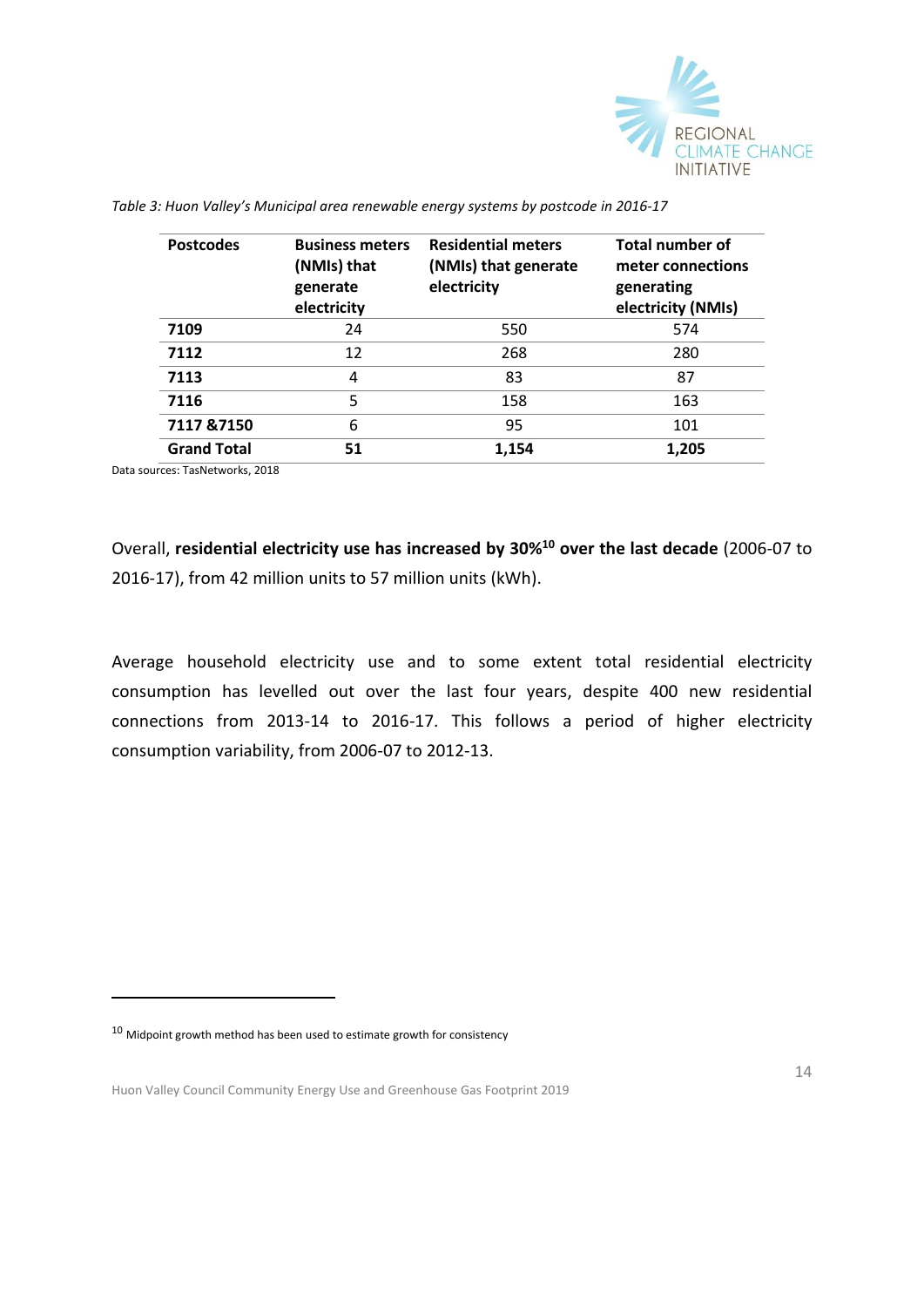



#### *Figure 7: Huon Valley's Municipal Area Residential Electricity Use.*

Source: Southern Tasmanian Councils Authority, 2018. Data sources: TasNetworks, 2018. NB: Electricity use is represented as kilowatt hour (kWh). One kWh is equal to one unit on electricity bills. This includes both commercial and industrial facilities to protect the identification of facilities at a local level. The TasNetworks data is sourced from legacy business systems and includes a variation between 2006/07 and 2007/08 for reasons unknown. The increase in 2012-13 is due to an increase in electricity use data provided by TasNetworks, due to additional Pay As You Go data being measured and added in that single year (with some historic data included).

Average residential electricity use per household decreases from 2013-14 to 2015-16 are influenced by factors such as price signals, the implementation of the carbon price (2012 to 2015) and increasing electricity costs, as well as the use of more energy efficient appliances and materials through government programs. These drivers increase consumer awareness of energy costs and energy actions to drive energy savings in commercial premises and the home.

**Total annual commercial electricity use has increased by 69%<sup>11</sup>** from 29 million to 60 million units (kWh) over the decade 2016-07 to 2016-17. Average electricity use per meter and total electricity consumption increased in the commercial sector over the last six years,

 $11$  Midpoint growth method has been used to estimate growth for consistency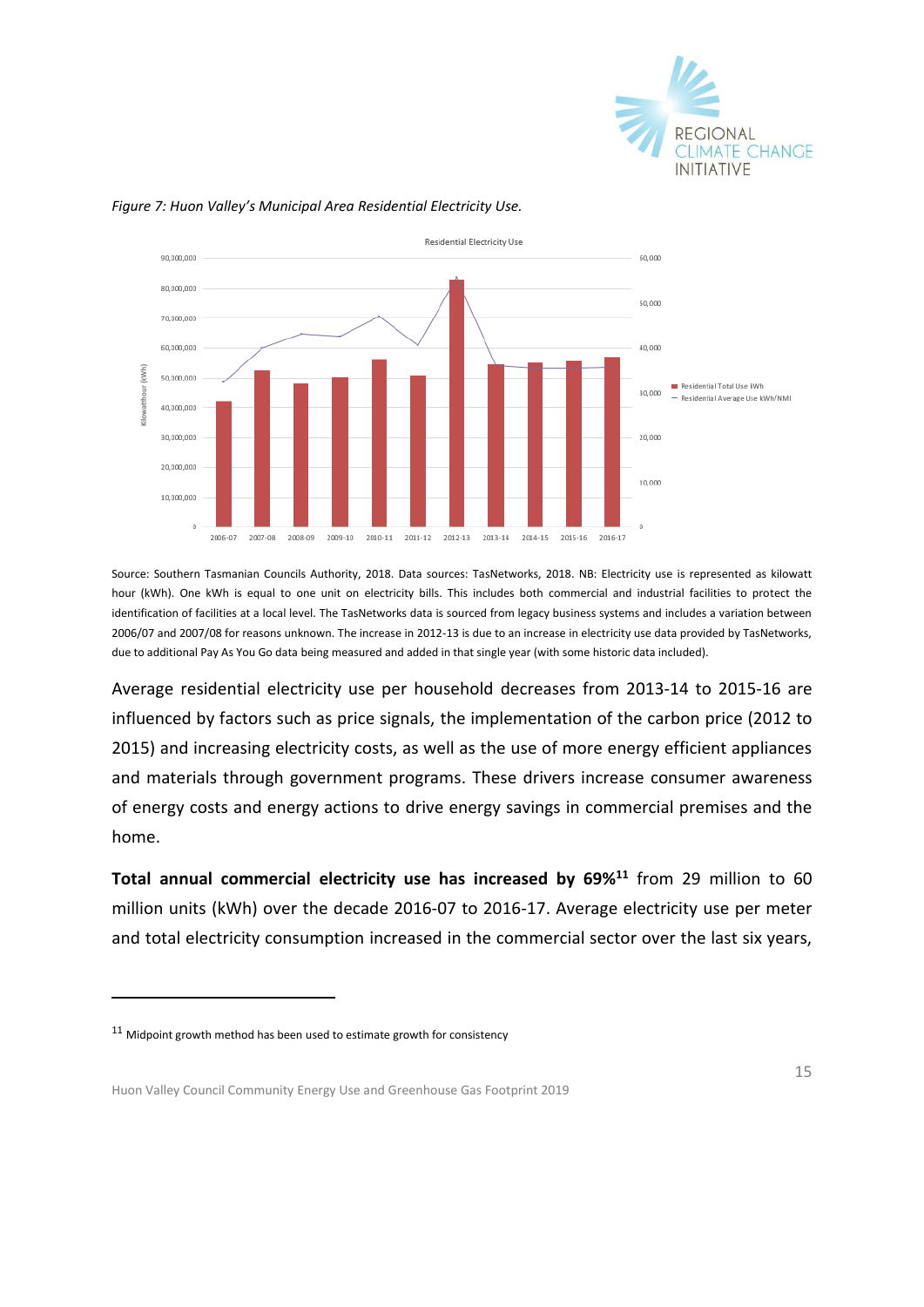

from 2011-12 to 2016-17. New commercial sector meter connections reached a peak in 2010-11 and then decreased to 2016-17, to be less than 2006-07 levels.



*Figure 8: Huon Valley's Municipal Area Commercial Electricity Use*

Source: Southern Tasmanian Councils Authority, 2018. Data sources: TasNetworks, 2018. NB: Electricity use is represented as kilowatt hour (kWh). One kWh is equal to one unit on electricity bills. This includes both commercial and industrial facilities to protect the identification of facilities at a local level. The TasNetworks data is sourced from legacy business systems and includes a variation between 2006/07 and 2007/08 for reasons unknown. The increase in 2012-13 is due to an increase in electricity use data provided by TasNetworks, due to additional Pay As You Go data being measured and added in that single year (with some historic data included).

**A key change in the transport sector has been the turnaround from increasing energy use to a decreasing trend over a decade (2006-07 to 2016-17)**. Transport energy use decreased by 21% from 2006-07 to 2016-17, as a result, greenhouse gas emissions have reduced by 21% for the same period.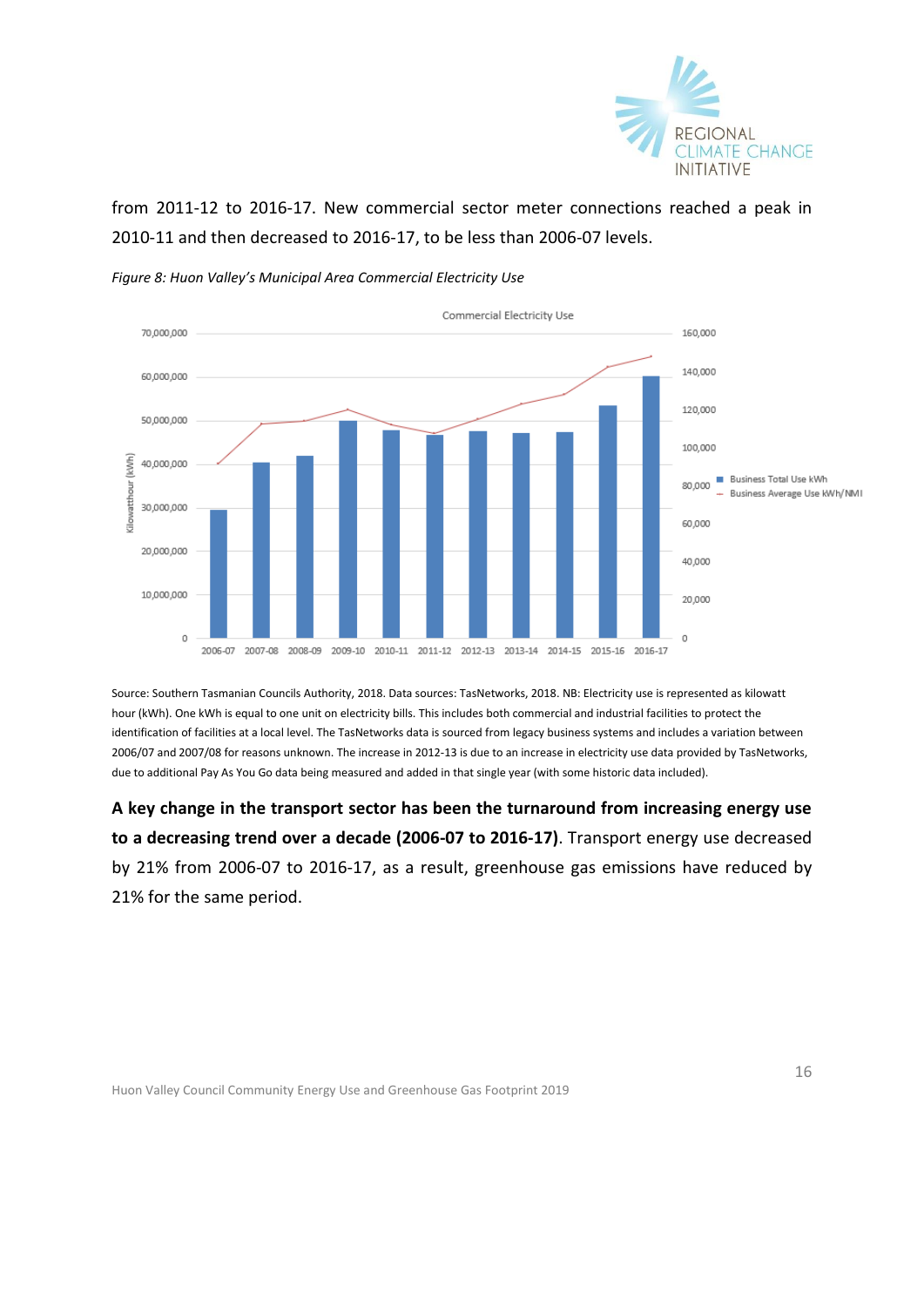



#### *Figure 9: Huon Valley's Municipal Area Transport Energy Use.*

Source: Southern Tasmanian Councils Authority, 2018. Data sources: Australian Energy Statistics 2017, TasNetworks, 2018.

Passenger vehicle petrol and diesel fuel use are the primary source of energy use and greenhouse gas emissions in the transport sector $^{12}$ .

The main technology shift occurring is a consumer preference for diesel light vehicles over petrol light vehicles, as shown by an increase of 320 diesel vehicles versus an increase of 213 petrol vehicles between 2015 to 2016. Five electric vehicles registered in the area from 2013 to 2015.

Huon Valley Council Community Energy Use and Greenhouse Gas Footprint 2019

 $12$  Road transport is the largest energy user and ABS motor vehicle registrations (Table 12) indicate predominantly 63% passenger vehicles and 27% light commercial vehicles in Huon Valley LGA, Regional Statistics by LGA2016, Annual (2010-11 to 2015-16)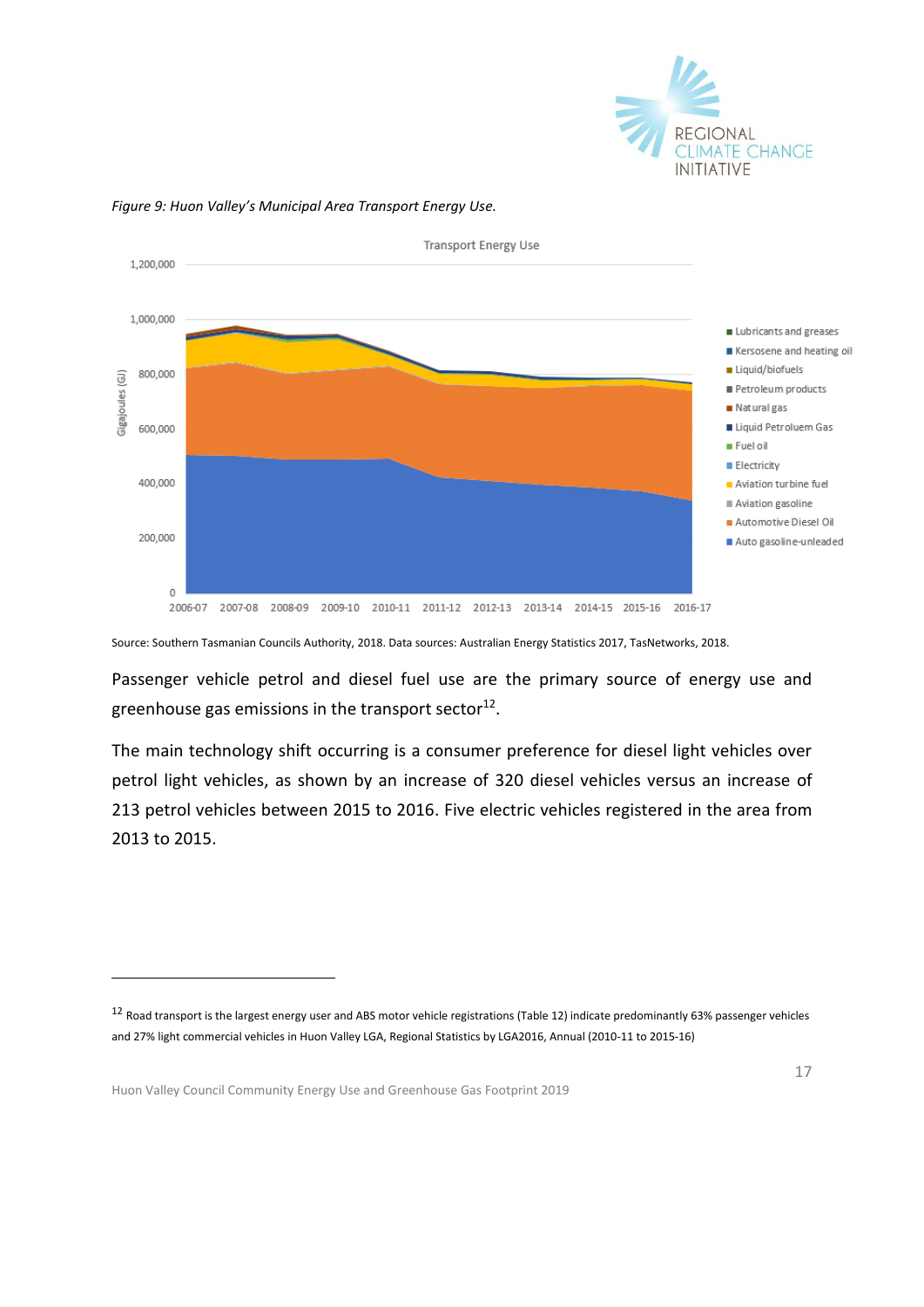



### *Figure 10: Huon Valley's Municipal Area Motor Vehicle Registrations*

Source: Southern Tasmanian Councils Authority, 2018. Data source: Australian Bureau of Statistics, 2016.

One of the challenges in Huon Valley's community profile is the high percentage of older (over 10 years), more emissions intensive vehicles and relatively low use of newer vehicles (less than 5 years), which are generally more fuel efficient $^{13}$ .

*Figure 11: Huon Valley's Municipal Area Motor Vehicle Registrations – Year of Manufacture*

13 Depending on the make and model of vehicle.

-